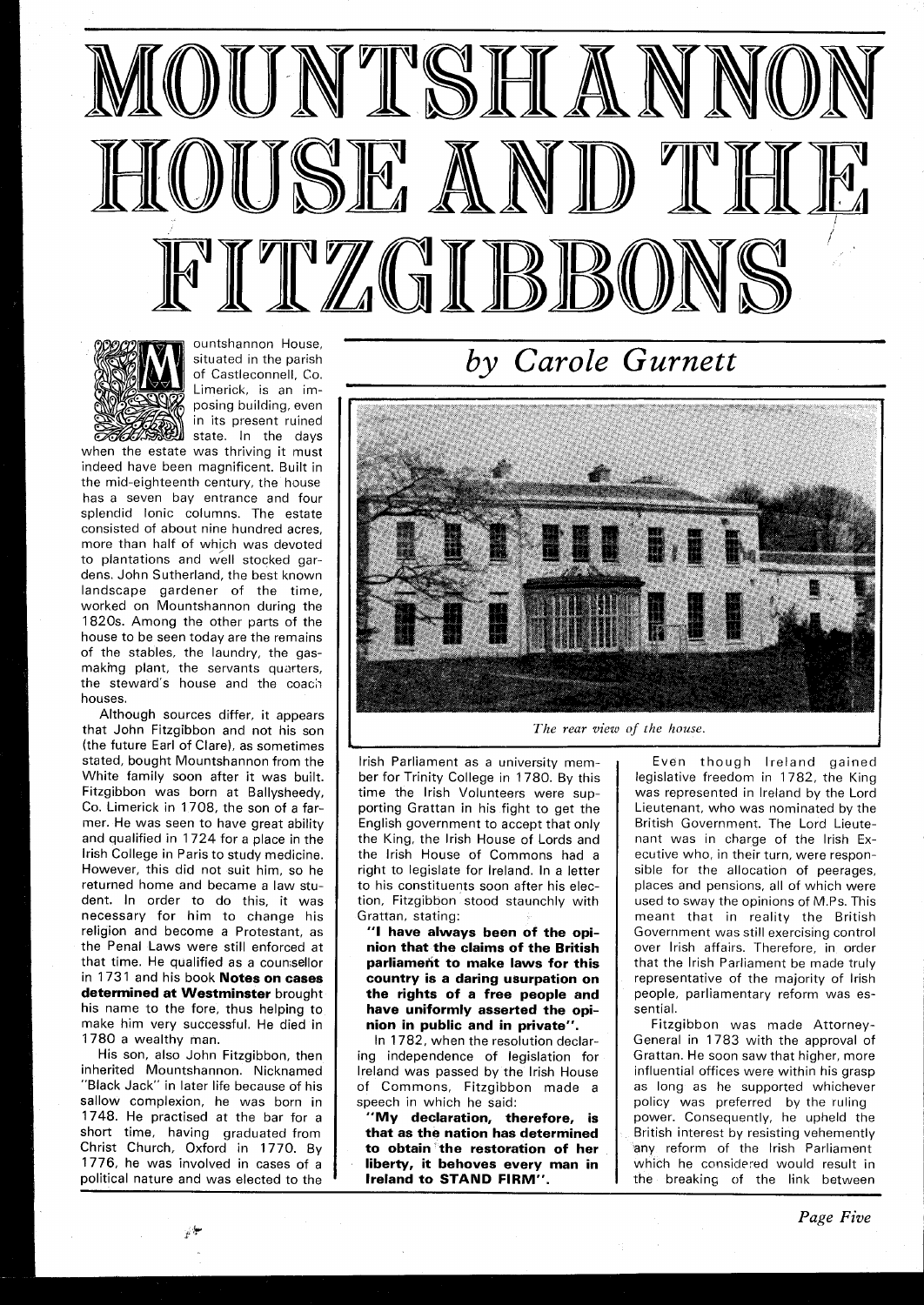

by ANTHONY O'BRIEN

A magic blue grey white red Sun sets across the horizon. It glows all around. Shines like silver along The rain-stained pavements. Mirrors the panes of every house.

Is it the last sunset Of all creative seasons? Is it the calling up of All resources against darkness? Is it the fire of pagan Gods Burning in our eyes?

Fire works out aggression. Wards off evil spirits. Around it we indulge The excess of the harvest. We are secure.  $W$ e hope.

Children play tricks, As they always will, Glowing like embers About to burst into flame. They are sentinels. Rewarded with nuts and berries, They dance fearlessly around The principal of spirits, Bountiful in the fruits of summer, Innocent of the ruthless winter.

NY HARTNETT

Page Four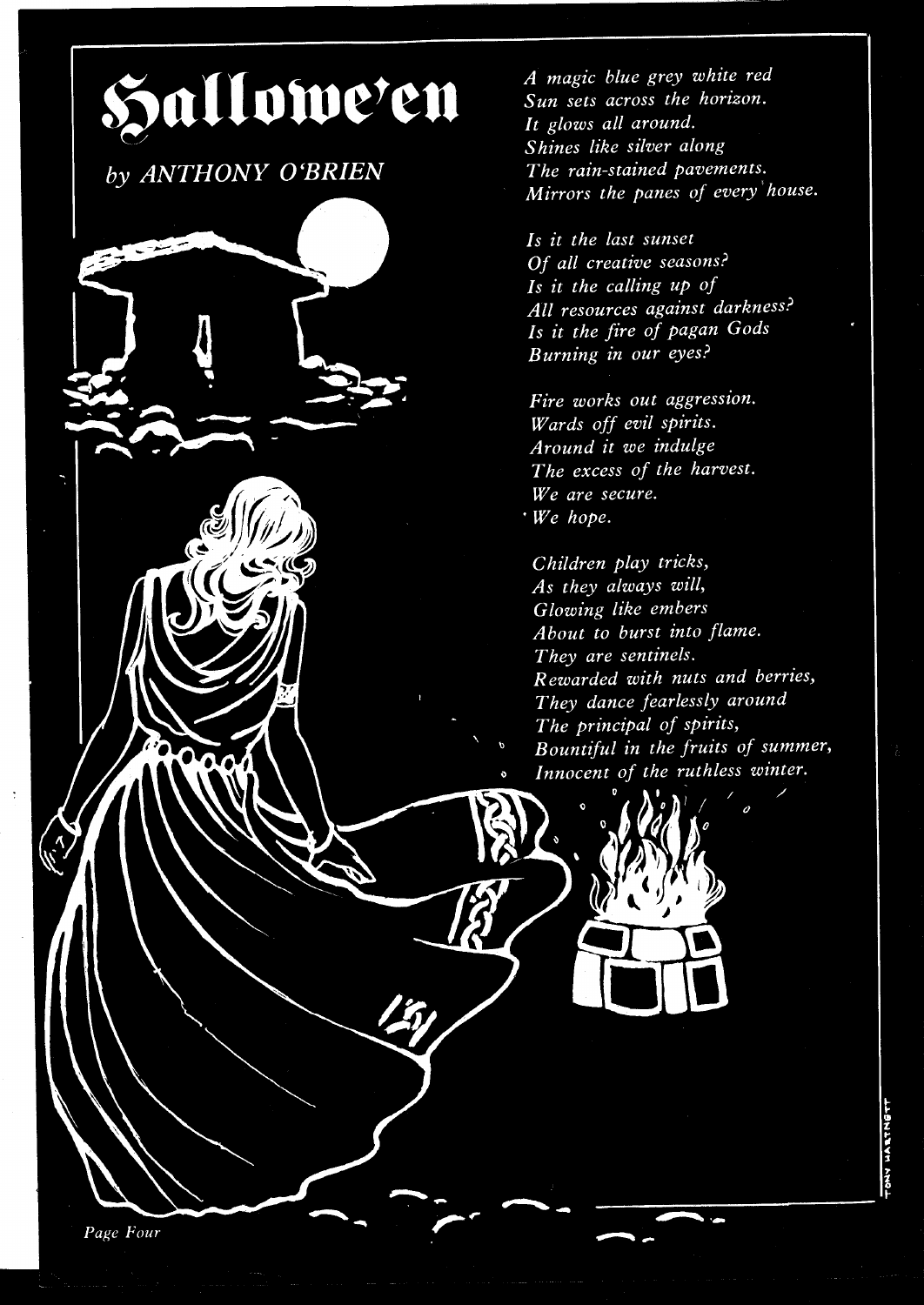Ireland and England. Believing that it would lead directly to parliamentary reform, Fitzgibbon was emphatically against Catholic Emancipation.

In his speeches, Fitzgibbon maintained that the bond with Britain was essential to the peace and stability of Ireland, and expressed his horror of the militancy of the Volunteers. He also warned of the threat of French revolutionary ideals. The following extract from a speech made in 1789 is typical of his viewpoint;

**"God forbid I should ever see that day; but if ever the day on which a separation shall be attempted may come, I shall not hesitate to embrace a union rather than separation".** 

As his attitude was now in direct contrast to that expressed at the start of his career, when he appeared to be supporting lrish liberty, he was generally regarded as having betrayed Grattan, and became the object of much scorn.

The Regency Crisis of 1789 was used by Fitzgibbon to great advantage. George Ill of England became insane and the lrish Parliament, wishing to demonstrate its independence, decided to elect the Prince of Wales as Regent regardless of what arrangements were made in England. Fitzgibbon declared that this was against the law and took sides with Pitt, the leader of the Con- ~ervatives, then in power, in speaking in opposition to such a move. The crisis came to an end when the King recovered his sanity. In recognition of his stand, Fitzgibbon was made Lord Chancellor of Ireland and created a peer of the realm before the year was out.

In 1795, he was made Earl of Clare and 1798 saw Fitzgibbon actively involved in putting down the rebellion of that year. He was also largely instrumental in the passing of the Act of Union in 1801. Needless to say, this increased the torrent of hatred against him, as did his notorious statement "that he would make Ireland as tame as a mutilated cat". (Barrington Vol. II p.2 15). As a result, his life was in constant danger and in 1799 his own servants at Mountshannon were attacked and one of them murdered. In 1802, when Fitzgibbon died, a dead cat was thrown on his coffin as it was lowered into the grave at St. Peter's Church in Dublin. Despised though he was, John Fitzgibbon was not entirely devoid of compassion. After the rebellion of 1798, he saved the lives of the United Irishmen Bond, Neilson, McNevin, Emmet and O'Connor.

After his death, Fitzgibbon's eldest son, John, inherited the title and became the second Earl of Clare. Born in 1792, Lord Clare went'to school at Harrow. in England where he formed a lasting friendship with the poet, Lord Byron. In his "Detached Thoughts, October 15th, 1821-May 18th, 1822", Byron wrote:

## **"My school friendships were with** me passions ... **that with Lord Clare began one of the earliest and lasted longest** ... **I never hear** *I'*  **the word "Clare" without a beating of the heart ...'**

The second Earl travelled extensively and brought back with him large **<sup>5</sup>** quantities of bronzes, busts and pictures with which he adorned Mountshannon House. In 1826 he married Elizabeth Burrell but she deserted him after only three years of ' marriage, leaving him childless. A story / put forward by Constantine Fitzgibbon (great, great grandson of the second Earl) in his book **Miss Finnegan's Fault** suggests to us one reason why this union was ultimately unsuccessful and barren of children. There is, however, no guarantee that the tale is authentic.

Apparently lords Clare and Byron, while both travelling together through the Ottoman Empire, managed to gain entrance to the local Pasha's harem. In the middle of their escapades, they were interrupted by the Pasha's men and Lord Clare was captured while Byron escaped. The prisoner was given the choice of losing either his masculinity or his life. The story goes that he chose the former.

When the Earl died in 1851, the title passed to his brother, Richard Hobart Fitzgibbon, who then became the third Earl of Clare. Before his inheritance Richard lived with a Mrs. Moore whose



*The front of Mountshannon House.* 

.<br>م<del>ب</del>ر